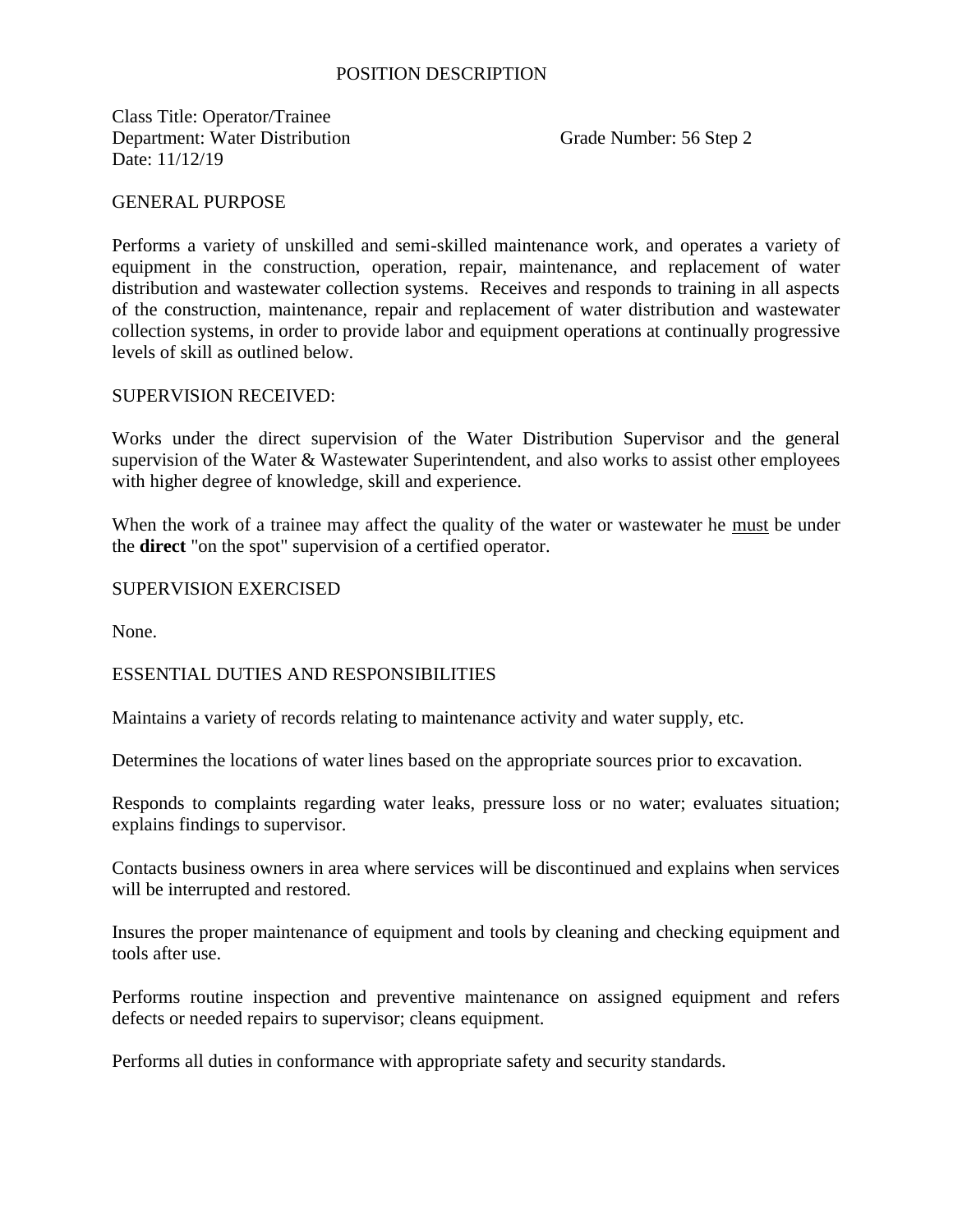Performs required labor involved in construction and maintenance projects as part of a crew, including pavement cutting, ditch digging, line cleaning, main and pipe repair, laying and backfilling.

Make water service connections to water mains, including line tapping and valve installing.

Cuts, fits, lays, repairs, taps, cleans and flushes water mains, pipe, gates and fittings on repair of mains and services and installation of services and fire hydrants; assists in shutting off broken sections of water mains; bleeds fire hydrants.

Operates a variety of power construction and maintenance equipment used in the Water Distribution department.

### PERIPHERAL DUTIES

Drives trucks of various sizes and weights in the loading, hauling and unloading of various equipment and materials.

Operates light and medium-sized construction and power equipment, such as backhoe/loader.

# DESIRED MINIMUM QUALIFICATIONS

Education and Experience:

(A) Graduation from high school or GED equivalent, and

(B) One (1) year of experience relating to construction, maintenance, or repair, or

(C) Any equivalent combination of education and experience, with one year of college equalling two years of experience.

Necessary knowledge, Skills and Abilities:

(A) Some knowledge of equipment, facilities, materials, methods and procedures used in maintenance, construction and repair activities;

(B) Skill in operation of some of the listed tools and equipment.

(C) Ability to perform heavy manual tasks for extended periods of time; Ability to work safely; Ability to communicate effectively verbally and in writing; Ability to establish and maintain effective working relationships with employees, other departments and the public; Ability to understand and carry out written and oral instructions.

### SPECIAL REQUIREMENTS

Valid Oklahoma State Driver's license and CDL certification, or ability to obtain one within one year of employment date, with a driving record acceptable to the City's insurance carrier. Additional time may be given to obtain the CDL certification at the discretion of the Supervisor, however CDL certification must be obtained in order to satisfactorily complete the initial probationary period. Ability to become an Oklahoma State Class D operator in Water & Wastewater within one year of employment date. Must live within a 30 minute response time. Must have a working telephone for callback. Must be available for 24 hour callback.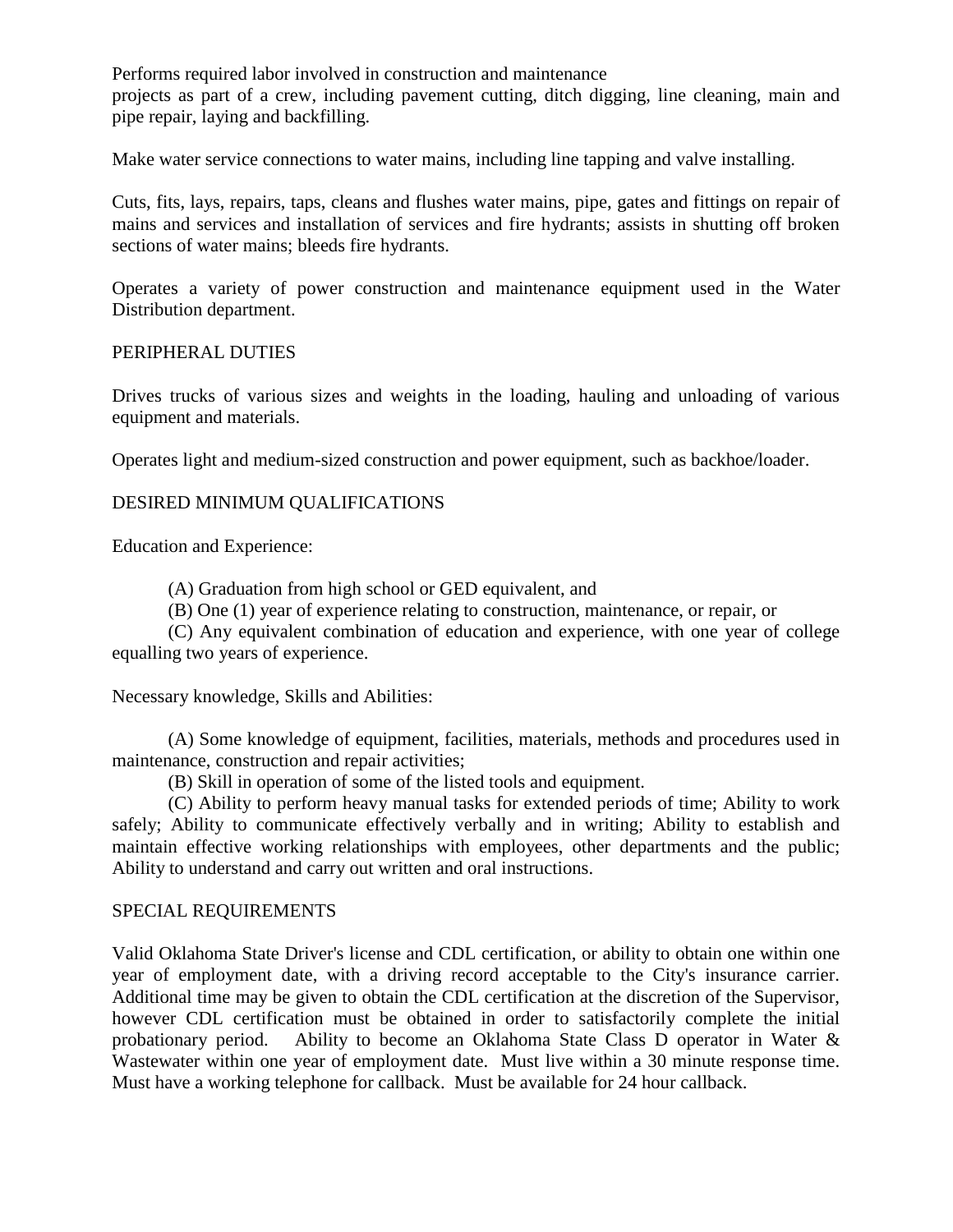# TOOLS AND EQUIPMENT USED

Motorized vehicles and equipment, including dump truck, pickup truck, utility truck, lift truck, tamper, plate compactor, saws, pumps, compressors, generators, common hand and power tools, shovels, wrenches, detection devices, mobile radio, phone, ditch witch, backhoe, jackhammer.

# PHYSICAL DEMANDS

The physical demands described here are representative of those that must be met by an employee to successfully perform the essential functions of this job. Reasonable accommodations may be made to enable individuals with ADA disabilities to perform the essential functions.

While performing the duties of this job, the employee is regularly required to use hands to finger, handle, feel or operate objects, tools, or controls and reach with hands and arms. The employee frequently is required to stand and talk or hear. The employee is occasionally required to walk; sit; climb or balance; stoop, kneel, crouch, or crawl; and smell.

The employee must frequently lift and/or move up to 25 pounds and occasionally lift and/or move up to 100 pounds. Specific vision abilities required by this job include close vision, distance vision, color vision, peripheral vision, depth perception, and the ability to adjust focus.

### WORK ENVIRONMENT

The work environment characteristics described here are representative of those an employee encounters while performing the essential functions of this job. Reasonable accommodations may be made to enable individuals with ADA disabilities to perform the essential functions.

The essential functions and/or tools used for this position can possibly be classified as a "safetysensitive job" under the Unity Bill, which could affect the safety and health of the employee or others.

While performing the duties of this job, the employee regularly works in outside weather conditions. The employee frequently works near moving mechanical parts and is frequently exposed to wet and/or humid conditions and vibration. The employee occasionally works in precarious places and is occasionally exposed to fumes or airborne particles, toxic or caustic chemicals, and risk of electrical shock.

The noise level in the work environment is usually loud.

# ADVANCEMENT

When an employee of this classification obtains a renewable Oklahoma State Class D operator's license in Water & Wastewater, and if performance evaluations are satisfactory, that person may be advanced to the position of Water Distribution Operator III, Grade 54, upon approval of the City Manager.